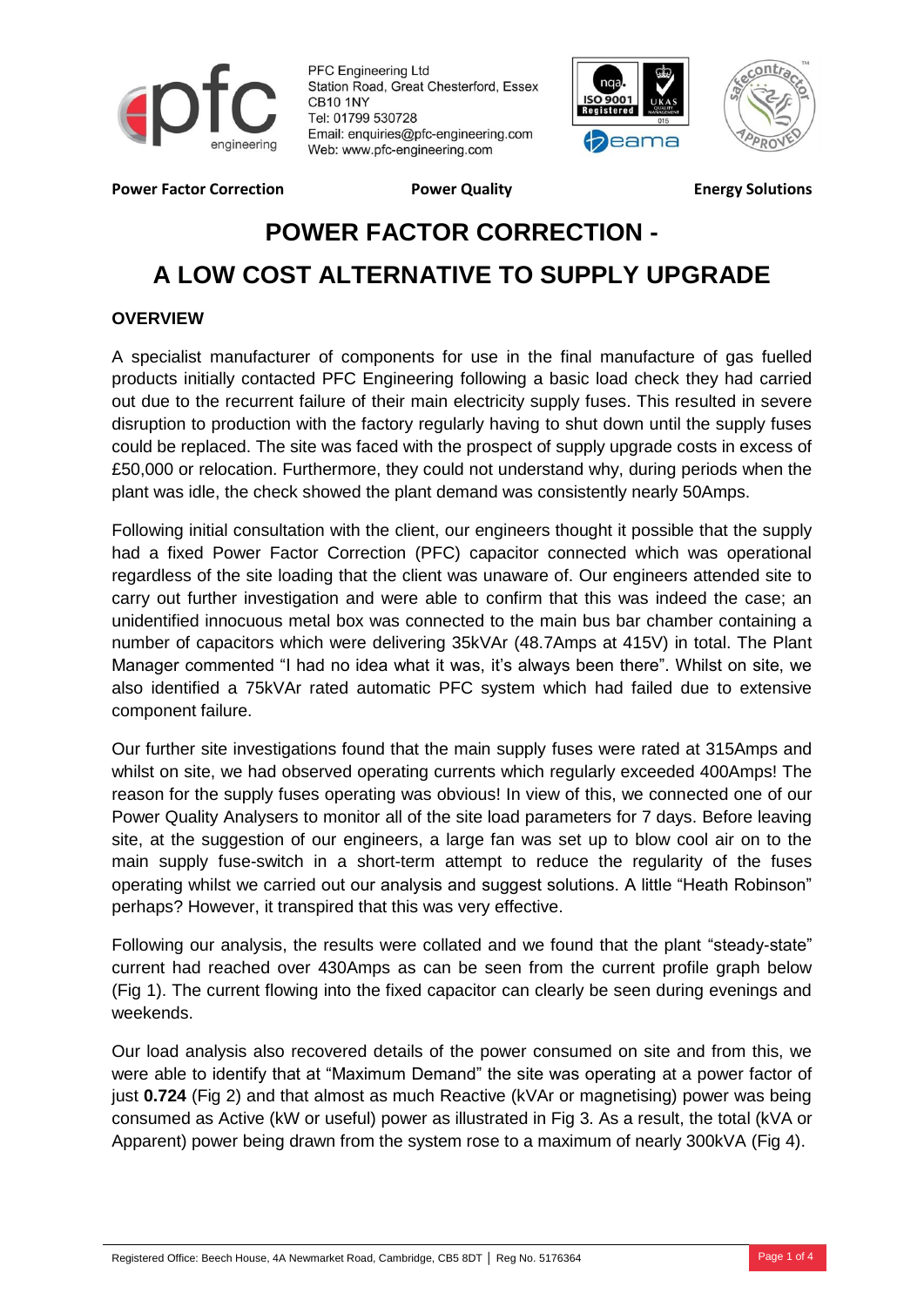## **RESULTS**





## **Fig 2**

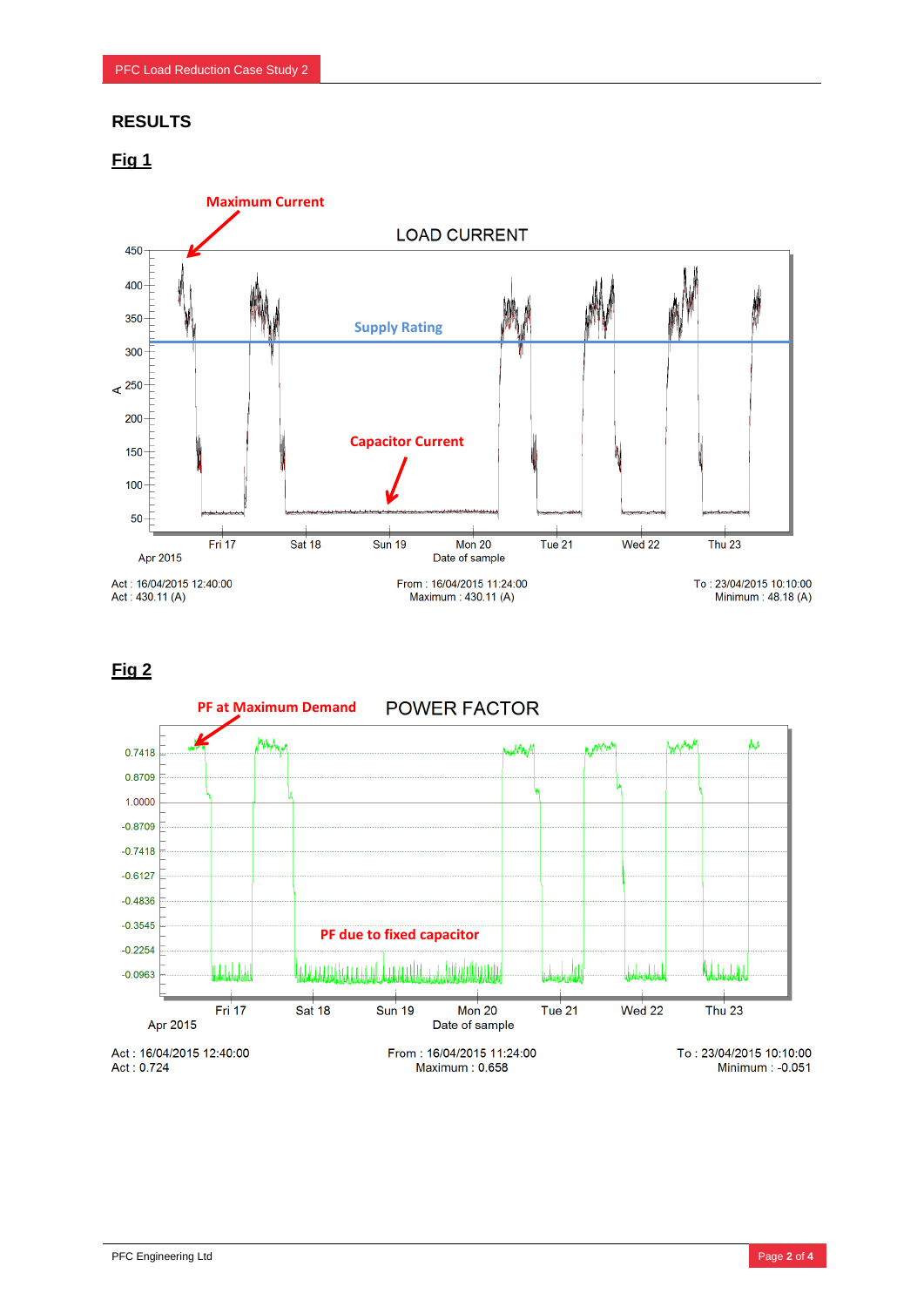

**ACTIVE & REACTIVE POWER** 



**Fig 4**



### **Maximum Demand Loading**

Based on the results of our load analysis, the following Maximum Demand condition occurred.

|                       | kVA    | kW    | kVAr  | РF    |
|-----------------------|--------|-------|-------|-------|
| 16/04/2015 @ 12.40Hrs | 299.47 | 216.8 | 0.724 | 206.6 |